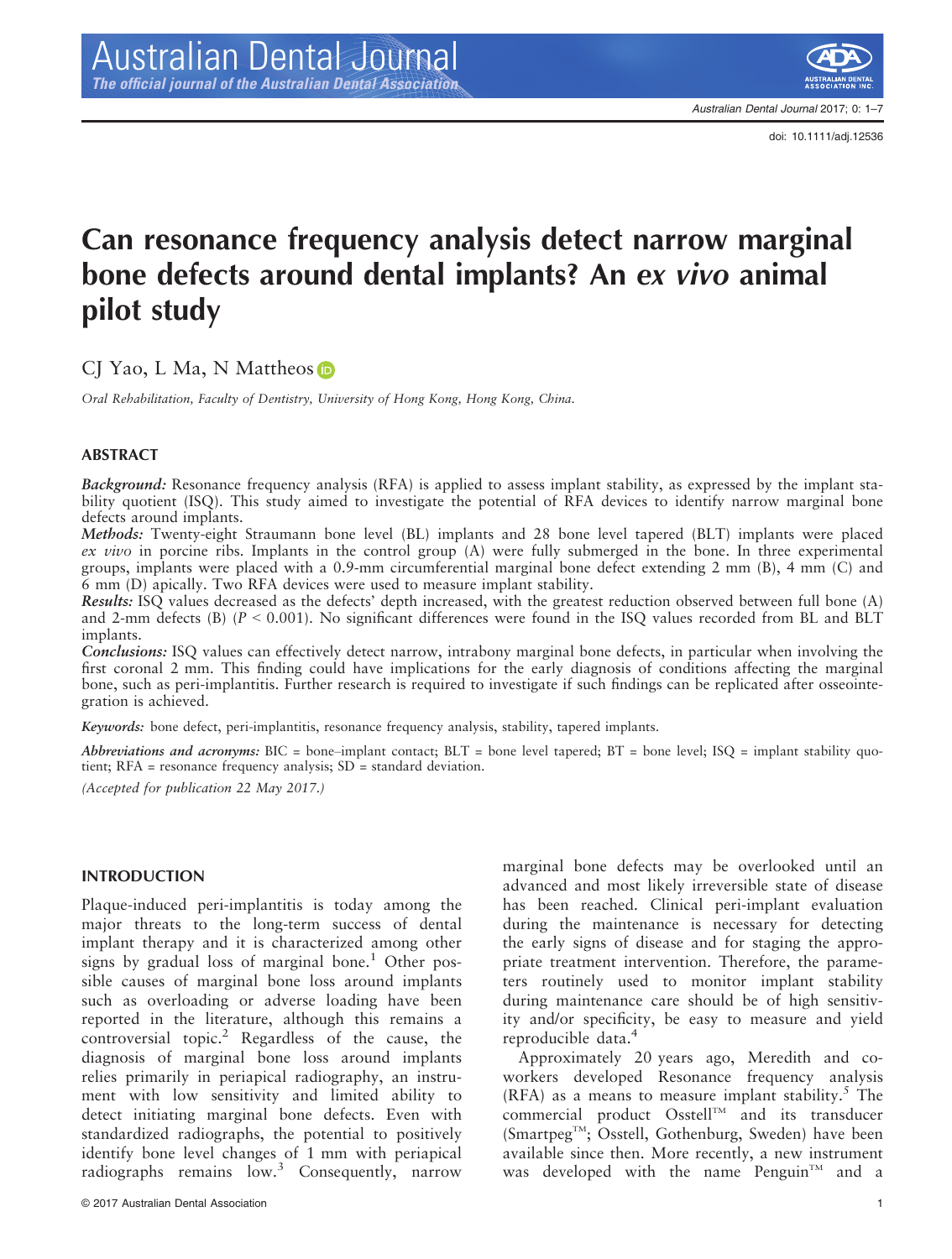transducer (Multipeg $T^M$ ; Penguin Integration Diagnostics, Gothenburg, Sweden) made of titanium. Through measuring the resonance frequency of the transducer, both instruments can generate the implant stability quotient (ISQ) expressing the stability of implants (stiffness of the bone–implant interface). The mechanical properties of a bone–implant interface have been indicated as the major factor in determining ISQ value.<sup>6,7</sup> This introduces the concept of stiffness, which is the rigidity of an object. It reflects the extent to which it resists deformation in response to an applied force.<sup>5</sup> In RFA, stiffness is a combination of bone–implant contact (BIC) and bone density around the implant.<sup>8</sup> Several studies have documented the use of RFA for the purpose of monitoring the progress of osseointegration;<sup>9</sup> there is, however, no research investigating the possible impact of disintegration, in particular initial marginal bone loss as it would occur in conditions such as peri-implantitis.

Another aspect that seems to influence resonance frequency is the implant design.<sup>10</sup> The Straumann (Basel, Switzerland) bone level tapered implant (BLT) has an apically tapered implant body with three cutting notches. This self-tapping effect is reported to deliver increased primary stability by actively engaging the apical bone, especially in soft bone and fresh extraction sockets.<sup>11,12</sup> In clinical settings, this is often strengthened by slight underpreparation of the osteotomy with the final drill. The underprepared osteotomy walls increase the friction and resistance to implant insertion, which is suggested to increase insertion torque.<sup>13</sup> However, as primary implant stability is influenced by multiple factors (local bone quality, bone quantity, implant design and surgical techniques) the overall benefit of the apical tapered design is yet to be further evaluated.<sup>14,15</sup>

The purpose of this pilot study was to investigate whether ISQ values are able to predict circumferential defects of approximately 0.9-mm jump gap with varying depths. Furthermore, the study aimed to compare the ISQ values produced by two different implant designs (bone level implant (BL) and BLT) and two different RFA devices.

## METHODS

Fresh young porcine ribs with an axial diameter between 12 and 16 mm were obtained. Tissue was not frozen and directly used for the ex vivo experiment. Ribs were fixed into a solid metal base. The soft tissues were carefully dissected and the bone was exposed. The positions of implants were marked. An implant bed for a 3.3 mm  $\times$  12 mm implant was prepared in sequence according to manufactures' instructions (round bur, 2.2 and 2.8 full-length drill, profile drill) and efforts were made to keep each site preparation consistent. All osteotomies were prepared by one operator. The bone structure of the porcine rib in this dimension is similar to the architecture of type III–IV bone, with an outer layer of cortical bone (2– 3 mm) and mainly spongious internal architecture (Fig. 1).<sup>16</sup> After completion of the osteotomy, marginal bone defects were created at different depths with a 4.2-mm drill. Depending on the defect, the following groups were identified (Fig. 2):

- (1) Group A, implant placed in full bone: (i) BL implant of 3.3 mm  $\times$  12 mm, eight implants; or (ii) BLT implant of  $3.3$  mm  $\times$  12 mm, eight implants.
- (2) Group B, circumferential defect of 0.9 mm for the first coronal 2 mm: (i) BL implant of 3.3 mm  $\times$  12 mm, seven implants; or (ii) BLT implant of 3.3 mm  $\times$  12 mm, seven implants.
- (3) Group C, circumferential defect of 0.9 mm for the first coronal 4 mm: (i) BL implant of 3.3 mm  $\times$  12 mm, seven implants; or (ii) BLT implant of 3.3 mm  $\times$  12 mm, seven implants.
- (4) Group D, circumferential defect of 0.9 mm for the first coronal 6 mm: (i) BL implant of 3.3 mm  $\times$  12 mm, six implants; or (ii) BLT implant of 3.3 mm  $\times$  12 mm, six implants.

Twenty-eight BL implants and 28 BLT implants (Straumann) were then placed in the respective osteotomies.

After the placement of the implants, six consecutive measurements with Osstell/Smartpeg and Penguin/ Multipeg were taken, three from the buccal and three from the mesial direction (Fig. 3). Each consecutive value was recorded. The mean of the six values was calculated as the final ISQ of each implant.

All data were analysed with descriptive methods. To compare the mean differences in two groups, a twosample t-test was used. When analysing non-parametric data, a Wilcoxon rank sum test and Kruskal– Wallis test were used. To compensate for multiple testing situations, the Mann–Whitney U-test was applied and the P-values were corrected by using the Bonferroni adjustment procedure and compared with the alpha level of 0.05. All statistical analyses were conducted by using SPSS version 21 software (SPSS, Chicago, IL, USA).

## RESULTS

## Bone defects and ISQ

There was a strong correlation between the ISQ values and the presence and depth of a circumferential defect (Table 1). However, a significant drop in the ISQ values was only detected for the loss of the first 2 mm, which increased (but not as dramatically) with 4 and 6 mm (Fig. 4).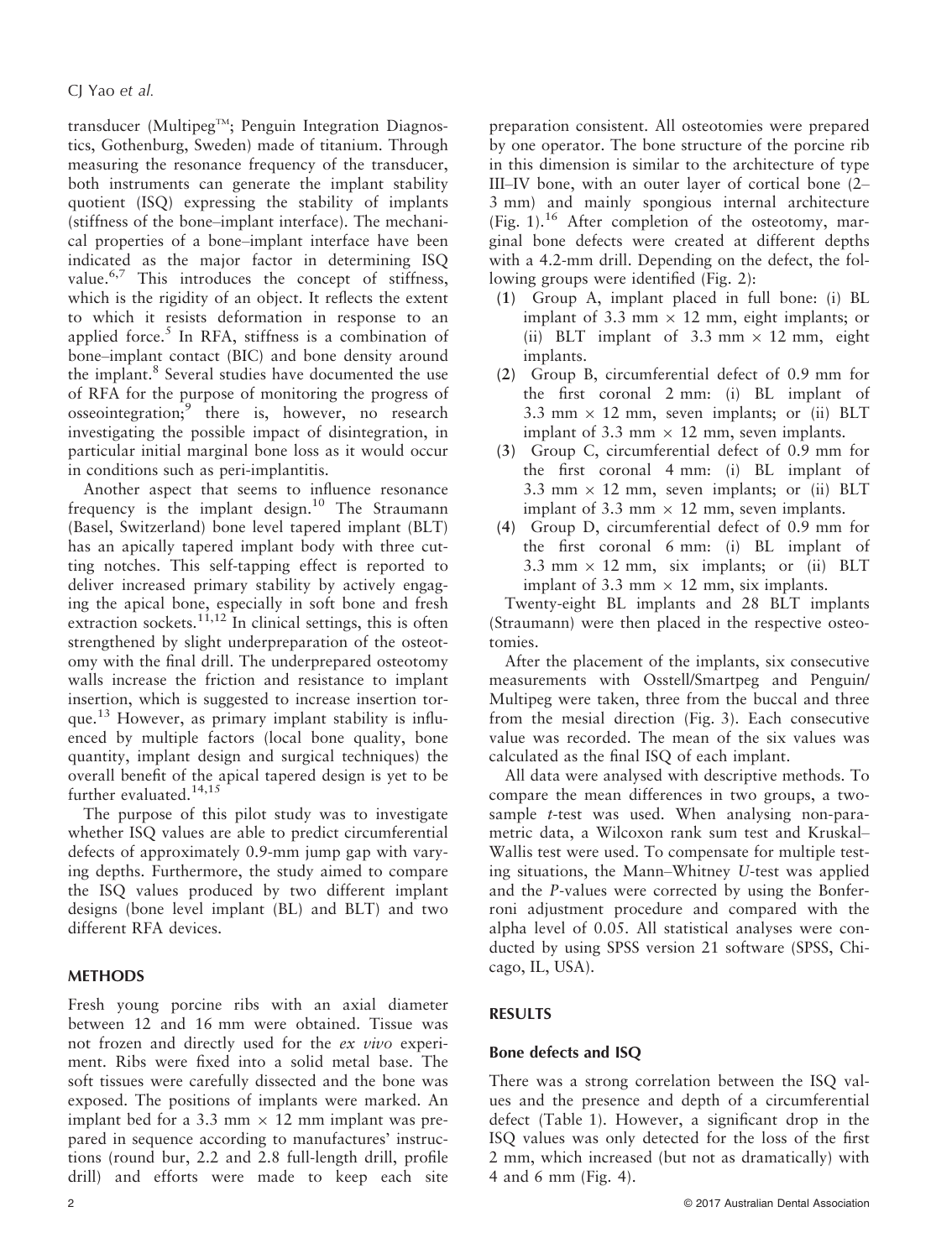

Fig. 1 Young porcine bone model in axial diameter, simulating type IV bone morphology. (a) Bone level tapered implant osteotomy. (b) Bone level implant osteotomy.



Fig. 2 Preparation of the osteotomy. (a) Fixation of the porcine ribs. (b) Marking of the sites. (c) Location of the osteotomies for six implants. (d) Final osteotomies with marginal bone defects. (e) Final implant placement.

#### BL and BLT implants

Generally, ISQ values decreased as the defect depth increased around both BL and BLT implants, but there was no significant difference between BLT and BL implants in all bone defect types (Table 2).

## RFA devices

There was a strong correlation in the values provided by the two devices. Penguin appeared to give consistently slightly higher numerical values by 2–3 than Osstell (Tables 3,4).

## DISCUSSION

#### Bone defect and implant stability

Bone–implant contact has been suggested as a critical determinant of implant stability. $8,17$  Consequently, it is suggested that the amount of BIC impact is reflected in the ISQ values. However, the exact relation of BIC with the ISQ values, as well as the quality characteristics of this relation are not well understood. Some authors suggested that BIC does not have a linear correlation with  $ISO<sub>1</sub><sup>7</sup>$  as bone is a viscoelastic material and its response to mechanical stimuli is not easily predictable. Furthermore, the mineral density of the bone is not evenly distributed throughout the BIC surface. Typically, cortical bone appears at coronal BIC and reportedly forms a major contributor to implant stability.<sup>6,18</sup> In a simulation experiment, Ito et al. used three screws to stabilize an implant at four different levels. The resonance frequency decreased when unscrewing the most coronal screws but not with the loss of the more apical screws, which suggests that the marginal region is the most significant contribution to the outcome of RFA measurements.<sup>8</sup>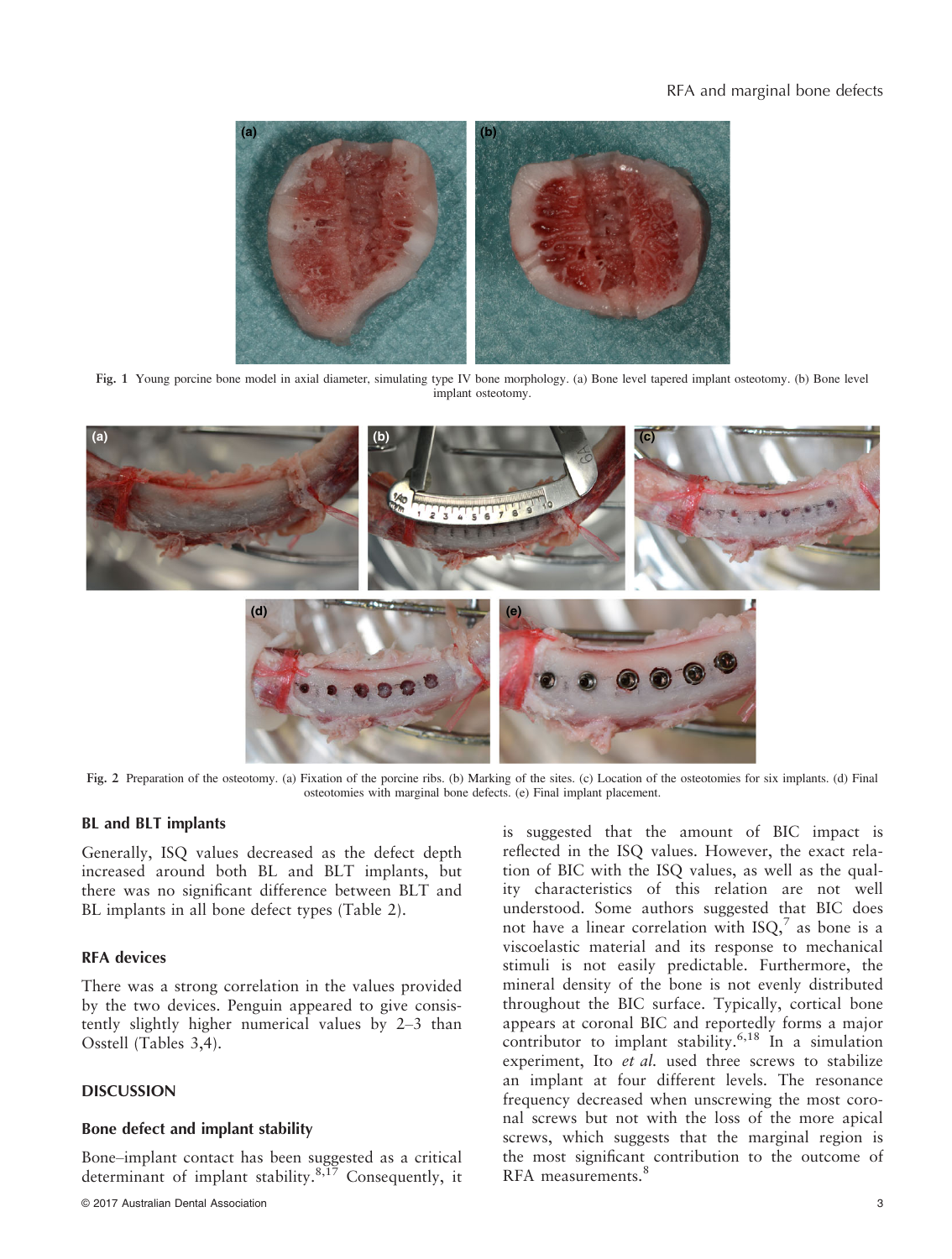

Fig. 3 Resonance frequency analysis measurement. (a) Osstell. (b) Penguin.

#### Table 1. ISQ values compared between different bone defects

|             | Bone condition N Mean (SD)                             |                                                                                     | Multiple<br>comparison*                                                |
|-------------|--------------------------------------------------------|-------------------------------------------------------------------------------------|------------------------------------------------------------------------|
| Measurement | Full bone<br>2-mm defect<br>4-mm defect<br>6-mm defect | $16$ 78 (3.30)<br>$14$ 60 $(2.71)$<br>$14$ $57$ $(5.27)$<br>$12 \quad 52 \ (11.81)$ | Full bone $>$<br>$2$ -mm defect =<br>$4$ -mm defect $=$<br>6-mm defect |
| $P+$        |                                                        | < 0.001                                                                             |                                                                        |

\*Mann–Whitney U-test,  $P < 0.00833$ .

† Kruskal–Wallis test.

ISQ = implant stability quotient; SD = standard deviation.

It is therefore reasonable to assume that even infrabony marginal defects with a small jump gap (e.g. <1 mm) could significantly influence the ISQ



Fig. 4 Implant stability quotient values compared in four bone conditions.

Table 2. BLT and BL implant comparison in four bone conditions

|                           | Mean $(SD)$                     |                               |                                 |                                   |  |
|---------------------------|---------------------------------|-------------------------------|---------------------------------|-----------------------------------|--|
| Implant                   | Full bone                       | 2-mm defect                   | 4-mm defect                     | 6-mm defect                       |  |
| <b>BLT</b><br>BL<br>$P^*$ | 78 (4.31)<br>78 (2.12)<br>0.665 | 61(2.75)<br>60(2.85)<br>0.710 | 59 (2.79)<br>55 (6.35)<br>0.107 | 47 (10.95)<br>58 (10.37)<br>0.091 |  |

\*Two-sample t-test.

 $BLT = bone level$  tapered;  $BT = bone level$ ;  $SD = standard devia$ tion.

value. A recent study evaluated the defect type and depth on implant stability in an ex vivo bovine rib bone model.<sup>19</sup> The cortical bone thickness ranged 2.71–3.18 mm. Two-depth circumferential defects (2.5 mm and 5 mm) around the implant were prepared, which meant all cortical bone was removed when creating 5-mm defects. The ISQ value of the 2.5-mm defects were greater than those of the 5-mm defects. The author then concluded that loss of cortical bone reduced implant stability and ISQ values. In a cadaver mandible study, Turkyilmaz et al. demonstrated a negative linear correlation between periimplant vertical bone defects and ISQ values.<sup>20</sup> All teeth in the cadaver were extracted and natural sockets were presented. The vertical defect depths from the implant shoulder to the first BIC at four sites (mesial, buccal, distal and lingual) were measured and five different vertical depths were recorded (1 mm, 2 mm, 3 mm, 4 mm and 5 mm). After RFA by Osstell, ISQ values presented a corresponding decrease of approximately 2.7 ISQ/mm. In our study,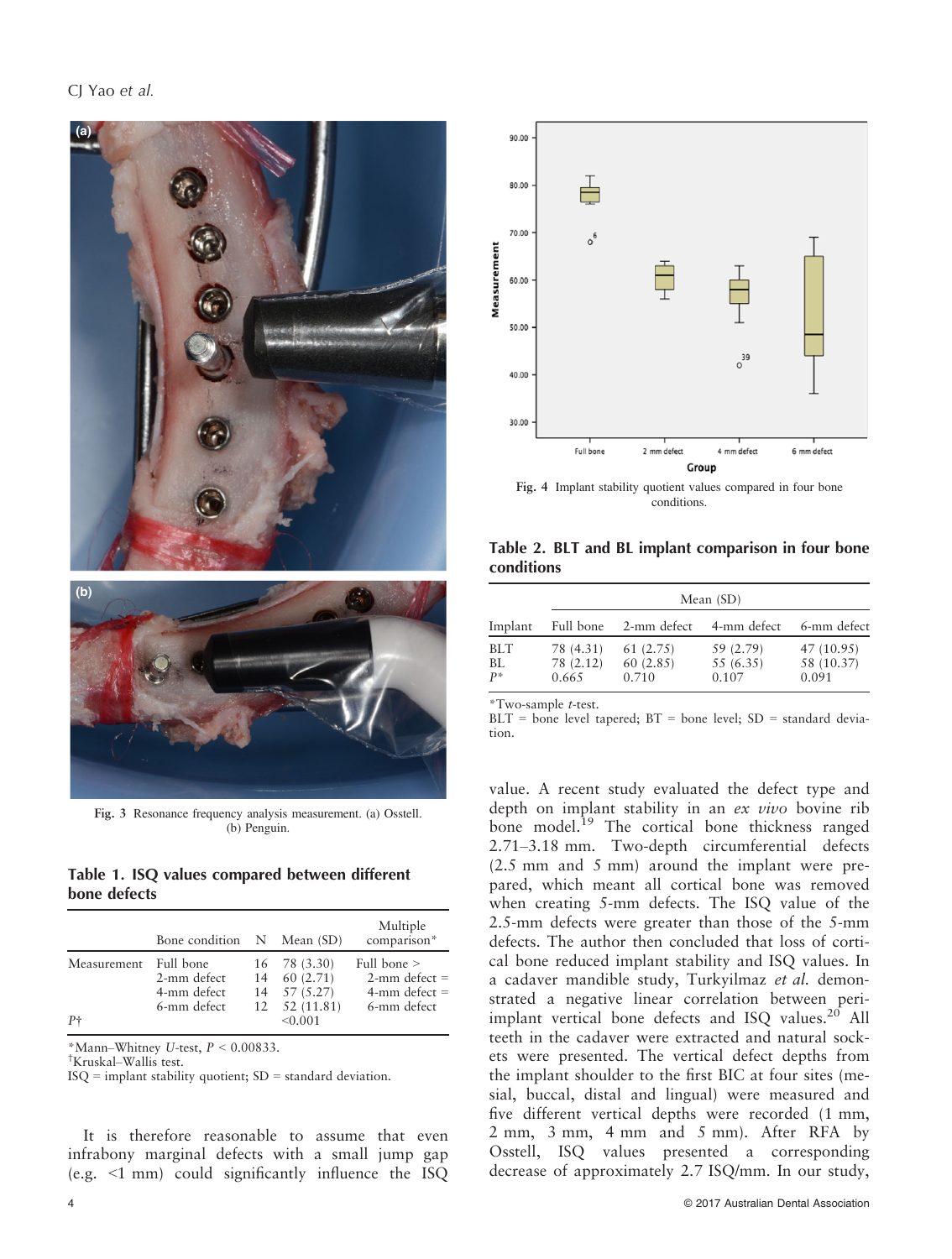|                    |                        | Mean $(SD)$          |                        |                          |                    |
|--------------------|------------------------|----------------------|------------------------|--------------------------|--------------------|
| Device             | Full bone              | 2-mm defect          | 4-mm defect            | 6-mm defect              | D*                 |
| Penguin<br>Osstell | 80 (3.93)<br>76 (3.36) | 62(2.76)<br>60(2.71) | 59 (3.92)<br>57 (3.02) | 53 (10.32)<br>49 (11.99) | < 0.001<br>< 0.001 |
| $P+$               | 0.001                  | 0.002                | 0.005                  | 0.007                    |                    |

Table 3. Penguin and Osstell comparison in four bone conditions

\*Kruskal–Wallis test.

† Wilcoxon rank sum test.

SD = standard deviation.

Table 4. ISQ values of BLT and BL implants generated by Penguin and Osstell

| Implant |                    | Mean (SD)                          |                                    |  |
|---------|--------------------|------------------------------------|------------------------------------|--|
|         | Device             | <b>BLT</b>                         | BL.                                |  |
| $P^*$   | Penguin<br>Osstell | 64 (12.42)<br>61(12.32)<br>< 0.001 | 65 (11.19)<br>62(10.43)<br>< 0.001 |  |

\*Wilcoxon rank sum test.

 $BLT =$  bone level tapered;  $BT =$  bone level;  $ISQ =$  implant stability quotient; SD = standard deviation.

only the first 2-mm defects showed a significant ISQ value drop, which corresponds to the loss of the coronal cortical bone. When defects were 4 and 6 mm, the corresponding reduction in ISQ values was much less.

As the corono-apical length of the bone utilized varied between 12 and 16 mm and the implant length was 12 mm, it is anticipated that at times the implants would have achieved a bicortical stabilization, thus presenting with higher ISQ values. As this event would occur randomly between the different groups, and the test and control implants were placed very near, we would not expect any systemic influence in the outcomes of this study.

The implants placed in this experiment were not osseointegrated. The measured ISQ values correspond to primary stability and not the stability of an osseointegrated implant. Nevertheless, as BIC appears to be the common denominator between primary and secondary stability, it is not unreasonable to expect a similar pattern to apply for osseointegrated implants, when marginal bone loss is initiated due to periimplantitis. If this finding is confirmed in osseointegrated implants with initial stages of peri-implantitis, it may allow for an early diagnosis of marginal bone breakdown through the detection of a significant drop in the ISQ value. Such a diagnostic tool may be a significant aid in the early diagnosis of peri-implantitis. This is further supported by the results of Sennerby et al. in experimental peri-implantitis, where the authors found the resonance frequency values to decrease correspondingly to the bone loss during the active phase.<sup>21</sup> Nevertheless, routine RFA examinations of osseointegrated implants will require removal of the prosthesis at regular intervals, which may not be possible or convenient and cannot be recommended in the absence of strong evidence for its efficacy. Further investigations in clinical settings will be required to confirm this hypothesis and reveal the further potential of RFA as an early detection method for marginal bone loss.

#### BL and BLT implants

The reduction pattern in the ISQ values was similar for BL and BLT implants, despite the difference in design. It appears that for both designs the major factor for stability reduction was the loss of the coronal cortical bone. At this point one has to note that the utilized model corresponded to type IV bone quality. Furthermore, the BLT implant was placed in osteotomies prepared at full length, while in clinical application clinicians will often underprepare the osteotomy by 1–2 mm in order to benefit from the implant's self-cutting tapered apex. Primary stability is the result of compression of the bone tissue in a lateral direction and clamping of bone between the threads and collar in an axial direction.<sup>9</sup> An increase in bone quality (e.g. from type 4 to 1) improves primary stability when the same surgical procedure is used.<sup>22</sup> However, when bone density is low, the clamper effect may not be so significant.<sup>23</sup> In a similar study, Senneby and co-workers compared two different types but the same coronal diameter implants with corresponding drill protocol.<sup>24</sup> In contrast to the present results, the authors concluded that placement of the marked tapered implants by using tapered drills resulted in higher primary stability than the subtle tapered implants when straight drills were used. Nevertheless, as different implant system and drilling protocols were used, the results may be not directly comparable.

Studies showing significant improvement in implant stability have typically compared tapered and parallel implants without specific diameter criteria.13,25,26

Overall, in the literature there appears to be a wider agreement of results showing the tapered implant design to be superior to parallel implants in terms of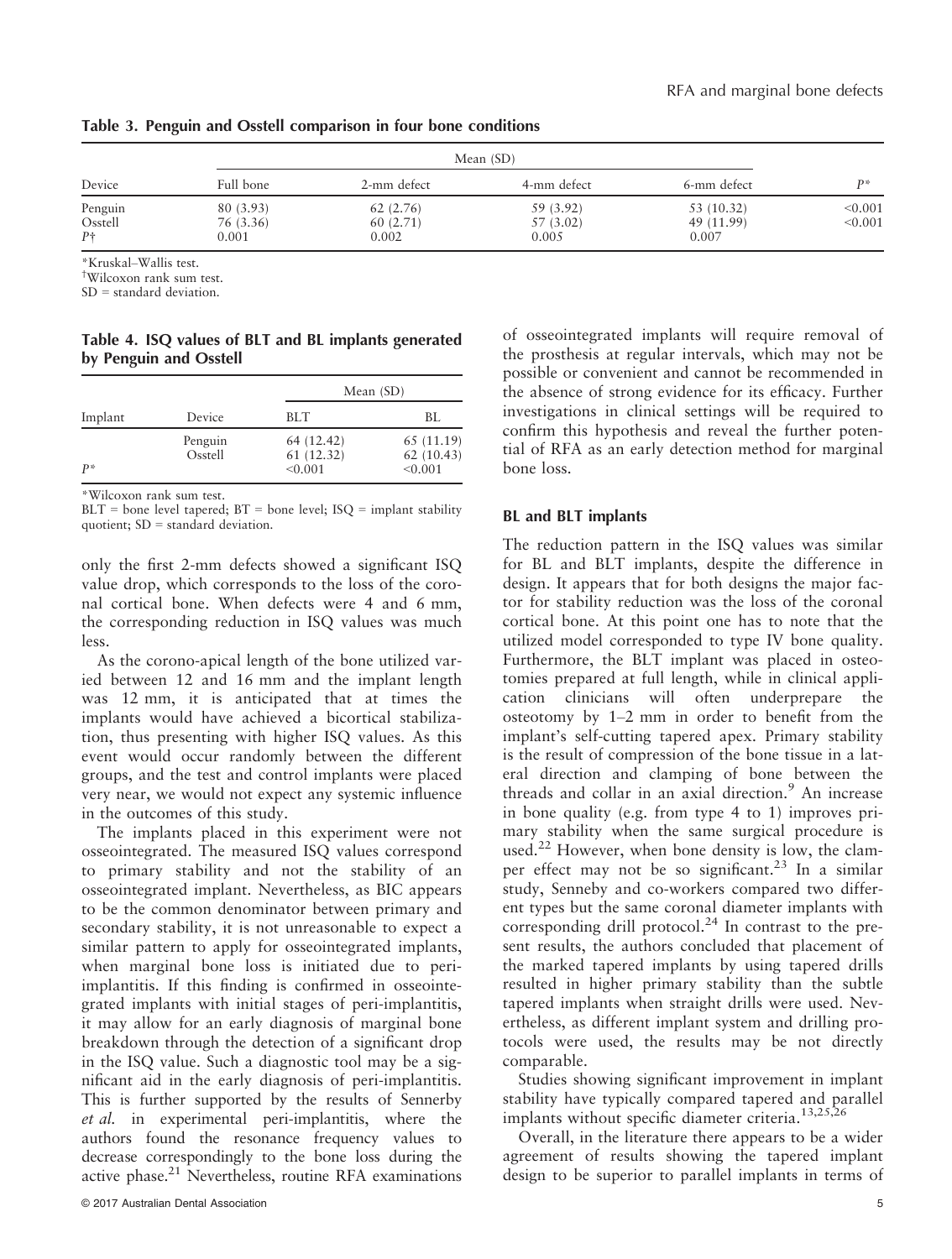implant primary stability, $15,27$  although exceptions do exist.<sup>28</sup>

## Penguin and Osstell

At present, few studies have been reported regarding the efficacy of devices to conduct RFA.<sup>29</sup> RFA essentially applies a bending load, which mimics the clinical load and direction and provides information about the stiffness of the implant–bone junction.<sup>9</sup> The value produced by devices is a combination of BIC and bone density around the implants. To the best of our knowledge, this is the first study to explore the primary stability of BLT and BL implants with the RFA device Penguin. The Osstell and Penguin devices offer non-contact measurements and can generate ISQ directly without individual calibration, which allows for convenient clinical use. Smartpeg is the transducer of Osstell. It is made of alumina. According to Sennerby, one drawback of Smartpeg is that any attempt to clean and sterilize the peg could create corrosion and result in problematic measurements.30 Penguin uses a Multipeg, which is made of titanium and can be sterilized and used repeatedly. In this study, both devices were shown to measure the ISQ value effectively, and there was a very high correlation between the readings. Penguin appeared to give a somewhat better consistency of readings, as there were fewer "outlying" results (i.e. single results in each set of three that appear to be more than 15 units different than the other two).

## **CONCLUSIONS**

In this ex vivo experimental study, ISQ values around freshly placed implants were shown to significantly drop at the presence of a narrow circumferential bone defect of 2-mm depth. The ISQ values generated by two devices decreased as the circumferential defect depths increased, but to a much lesser extent. The measurements from both devices were highly correlated, while parallel and tapered implant design showed no significant differences in ISQ values.

## ACKNOWLEDGEMENTS

Dr Nikos Mattheos designed the study, developed the methodology, carried out the experimental implant placement and measurements, revised the manuscript and approved the final manuscript. Dr JY Coral participated in the design and methodology, was responsible for the data analysis/interpretation and compiling the manuscript. Dr L Ma contributed to the study design and execution and data collection.

Implants for this study were donated by Straumann (Basel, Switzerland).

## REFERENCES

- 1. Lindhe J, Meyle J. Peri-implant diseases: consensus report of the sixth european workshop on periodontology. J Clin Periodontol 2008;35:282–285.
- 2. Isidor F. Influence of forces on peri-implant bone. Clin Oral Implants Res 2006;17:8–18.
- 3. González-Martín O, Oteo C, Ortega R, Alandez J, Sanz M, Veltri M. Evaluation of peri-implant buccal bone by computed tomography: an experimental study. Clin Oral Implants Res 2016;27:950–955.
- 4. Salvi GE, Lang NP. Diagnostic parameters for monitoring periimplant conditions. Int J Oral Maxillofac Implants 2003;19:116–127.
- 5. Meredith N, Alleyne D, Cawley P. Quantitative determination of the stability of the implant-tissue interface using resonance frequency analysis. Clin Oral Implants Res 1996;7:261–267.
- 6. Huang HL, Chang YY, Lin DJ, Li YF, Chen KT, Hsu JT. Initial stability and bone strain evaluation of the immediately loaded dental implant: an in vitro model study. Clin Oral Implants Res 2011;22:691–698.
- 7. Degidi M, Perrotti V, Piattelli A, Iezzi G. Mineralized boneimplant contact and implant stability quotient in 16 human implants retrieved after early healing periods: a histologic and histomorphometric evaluation. Int J Oral Maxillofac Implants 2010;25:45–48.
- 8. Ito Y, Sato D, Yoneda S, Ito D, Kondo H, Kasugai S. Relevance of resonance frequency analysis to evaluate dental implant stability: simulation and histomorphometrical animal experiments. Clin Oral Implants Res 2008;19:9-14.
- 9. Sennerby L, Meredith N. Implant stability measurements using resonance frequency analysis: biological and biomechanical aspects and clinical implications. Periodontol 2000 2008;47:51– 66.
- 10. O'Sullivan D, Sennerby L, Meredith N. Measurements comparing the initial stability of five designs of dental implants: a human cadaver study. Clin Implant Dent Relat Res 2000;2:85– 92.
- 11. Dard M, Kuehne S, Obrecht M, Grandin M, Helfenstein J, Pippenger BE. Integrative performance analysis of a novel bone level tapered implant. Adv Dent Res 2016;28:28–33.
- 12. Stavropoulos A, Cochran D, Obrecht M, Pippenger BE, Dard M. Effect of osteotomy preparation on osseointegration of immediately loaded, tapered dental implants. Adv Dent Res 2016;28:34–41.
- 13. O'Sullivan D, Sennerby L, Meredith N. Influence of implant taper on the primary and secondary stability of osseointegrated titanium implants. Clin Oral Implants Res 2004;15:474–480.
- 14. Elias CN, Rocha FA, Nascimento AL, Coelho PG. Influence of implant shape, surface morphology, surgical technique and bone quality on the primary stability of dental implants. J Mech Behav Biomed Mater 2012;16:169–180.
- 15. Romanos GE, Ciornei G, Jucan A, Malmstrom H, Gupta B. In vitro assessment of primary stability of Straumann® implant designs. Clin Implant Dent Relat Res 2014;16:89–95.
- 16. Jaffin RA, Berman CL. The excessive loss of Branemark fixtures in type IV bone: a 5-year analysis. J Periodontol 1991;62:2–4.
- 17. Hsu JT, Huang HL, Tsai MT, Wu AJ, Tu MG, Fuh LJ. Effects of the 3D bone-to-implant contact and bone stiffness on the initial stability of a dental implant: micro-CT and resonance frequency analyses. Int J Oral Maxillofac Surg 2013;42:276–280.